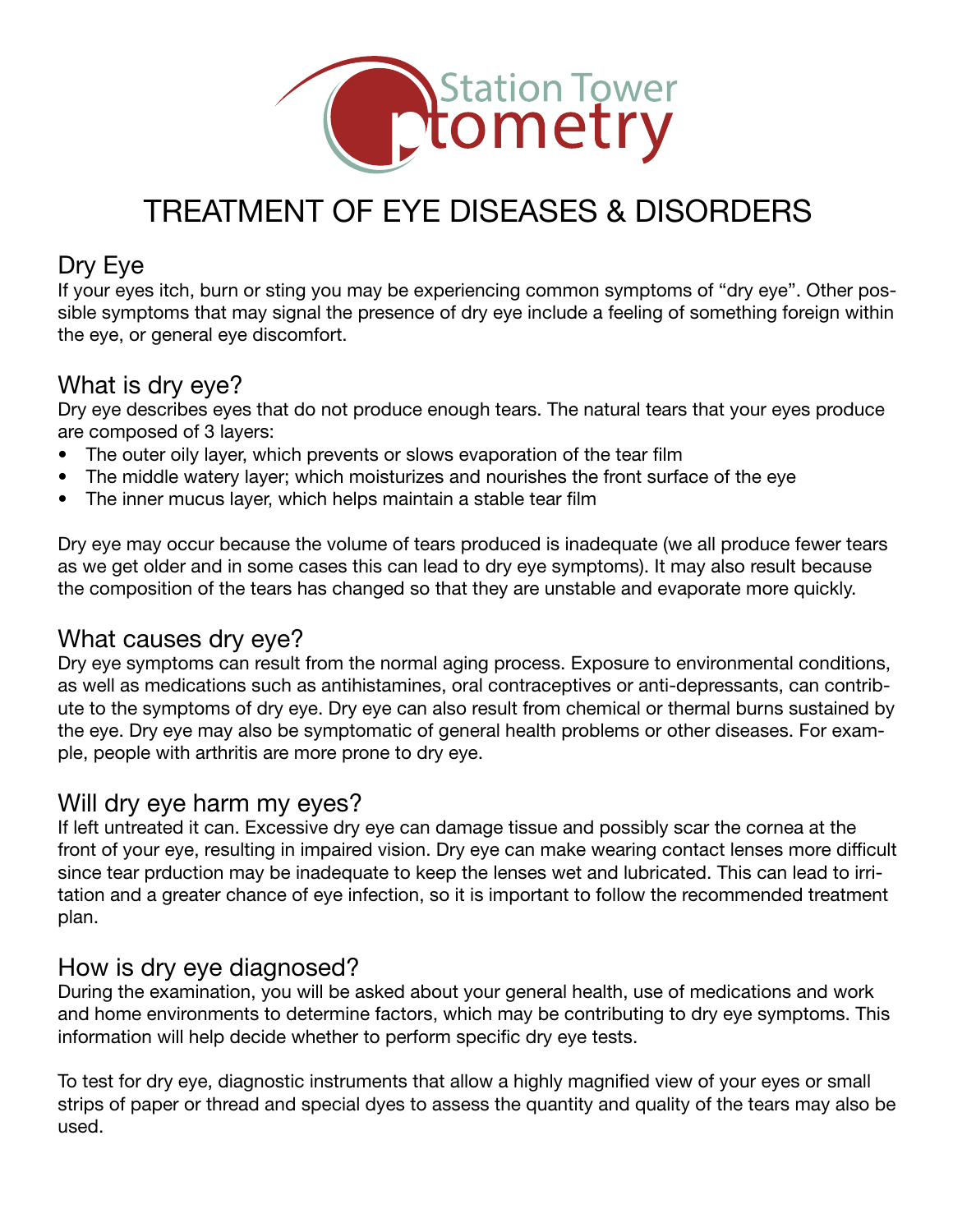# How is dry eye treated?

Dry eye cannot be cured, but your eyes' sensitivity can be lessened and measures can be taken so that your eyes remain healthy. The most frequently employed method of treatment is the use of artificial tears or tear substitutes. For more severe cases of dry eye, ointment can be used, especially at bedtime. In some cases small plugs may be inserted in the corner of the eyelids to slow drainage and the loss of tears.

To keep dry eye symptoms in check, you and your optometrist need to work together. If you have increased dryness or redness that is not relieved by the prescribed treatment, let us know as soon as possible.

## **Conjunctivitis**

Red, watery eyes, inflamed lids, blurred vision and a sandy or scratchy feeling in the eyes are symptoms that may indicate the presence of conjunctivitis. A pus-like or watery discharge around the eyelids could be indicative of an infectious form of the disease, commonly known as "pink eye."

Conjunctivitis is an inflammation or infection of the conjunctiva, a thin, transparent layer covering the surface of the inner eyelid and the front of the eye. It affects people of all ages.

## What causes coniunctivitis?

The 3 main types of conjunctivitis are infectious, allergic and chemical. The infectious form, commonly known as "pink eye," is caused by a contagious virus or bacteria. Your body's allergies to pollen, cosmetics, animals or fabrics often bring on allergic conjunctivitis. Irritants such as air pollution, noxious fumes and chlorine in swimming pools may produce the chemical form of conjunctivitis.

## It is important to prevent the spread of conjunctivitis.

If contagious, measures can be taken to prevent spreading conjunctivitis to others:

- Keep your hands away from your eyes
- Thoroughly wash hands before and after applying eye medications
- Do not share towels, washcloths, cosmetics or eye drops with others
- Seek treatment promptly

Small children, who may forget these precautions, should be kept away from school, camp and swimming pools until the condition has been cured.

Certain forms of conjunctivitis can develop into a serious condition that may harm your vision, so it is important to have conjunctivitis diagnosed and treated without delay.

## How is infectious conjunctivitis treated?

Because it is caused by bacteria, Infectious conjunctivitis is typically treated with antibiotic eye drops and/or ointment. Other infectious forms caused by viruses can't be treated with antibiotics and must be fought off by your body's immune system. On occasion antibiotics may be prescribed for viral conjunctivitis in order to prevent the development of secondary bacterial infections.

# How are the allergic and chemical forms of conjunctivitis treated?

The ideal treatment for both allergic and chemical types of conjunctivitis is to remove the cause of the allergy or irritation. For instance, avoid contact with any animal if it causes an allergic reaction; wear swimming goggles if chlorinated water irritates your eyes. In cases where these measures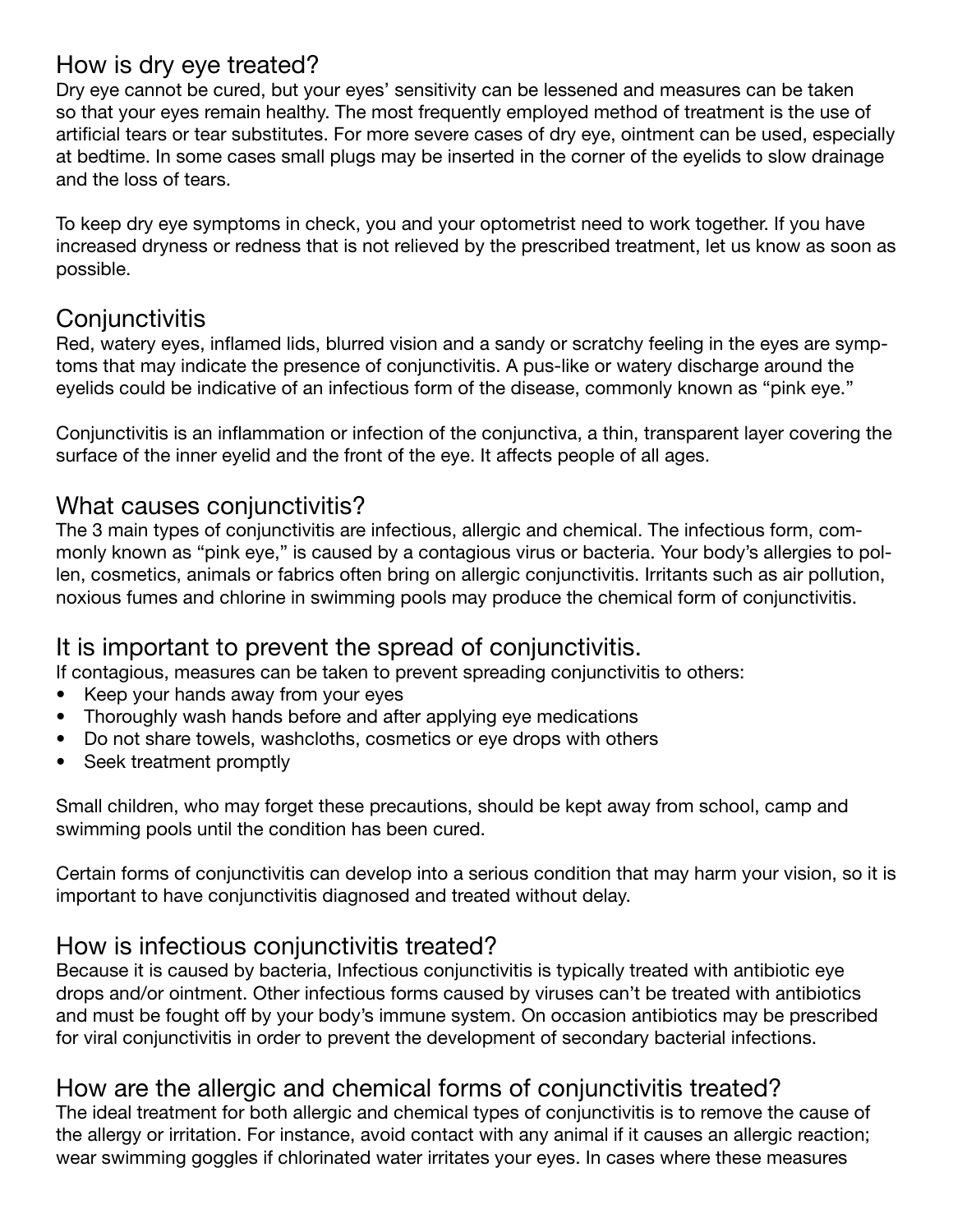won't work, prescription and over-the-counter eye drops are available to help relieve the discomfort.

#### **Blepharitis**

If your eyelids are red and irritated around the rim, if they burn and itch, or if you've noticed an oily discharge or scaly skin around them, you may have an inflammatory problem called "blepharitis". Some people describe it as "psoriasis of the eyelids".

Blepharitis may be either of 2 main types, or a combination of both.

#### Seborrheic blepharitis

Characterized by an excessive discharge of oil/grease from the skin around the eyelids, seborrheic blepharitis is usually accompanied by similarly greasy hair and skin.

## Staphylococcal blepharitis

Caused by a bacterial infection, staphylococcal blepharitis is more likely to result in infective eyelid conditions, such as sties.

## What are the treatments?

To treat seborrheic blepharitis, keep the lid edges and surrounding skin clean by regularly scrubbing the area with a mild soap. Medicated pads specifically designed to relieve this condition are also available. For staphylococcal blepharitis, ointments containing antibiotics and sulfonamides should be applied to the edges of the eyelids using a cotton ball.

While over-the-counter treatments for blepharitis are available, it is advisable to seek professional help the first time you experience the condition. If you have had blepharitis before and are experienced with its treatment, using the over-the-counter ointments may be adequate. But whether you have had the condition before or not, if the blepharitis is infectious, you should get appropriate treatment as soon as possible to reduce the risk of spreading the infection and causing more serious conditions.

#### Glaucoma

The scariest thing about glaucoma is that it can steal your vision gradually and without your noticing. The best defense against glaucoma is having regular eye examinations performed. Glaucoma most often strikes people over the age of 50, but it is recommended that every adult be tested at least every 2 years.

Some people with glaucoma do experience symptoms, but symptoms vary depending on the type of glaucoma contracted.

#### Primary open-angle glaucoma

By far the most common type, primary open-angle glaucoma develops gradually and painlessly. Since there are no early warning signs it can slowly destroy your vision without your knowing it. The first indication may only occur after some considerable vision loss.

#### Acute angle-closure glaucoma

Acute angle-closure glaucoma results from a sudden blockage of the drainage channels within your eye that causes a rapid build-up of pressure inside your eye. It is typically accompanied by blurred vision, the appearance of colored rings around lights and sometimes extreme pain or redness in the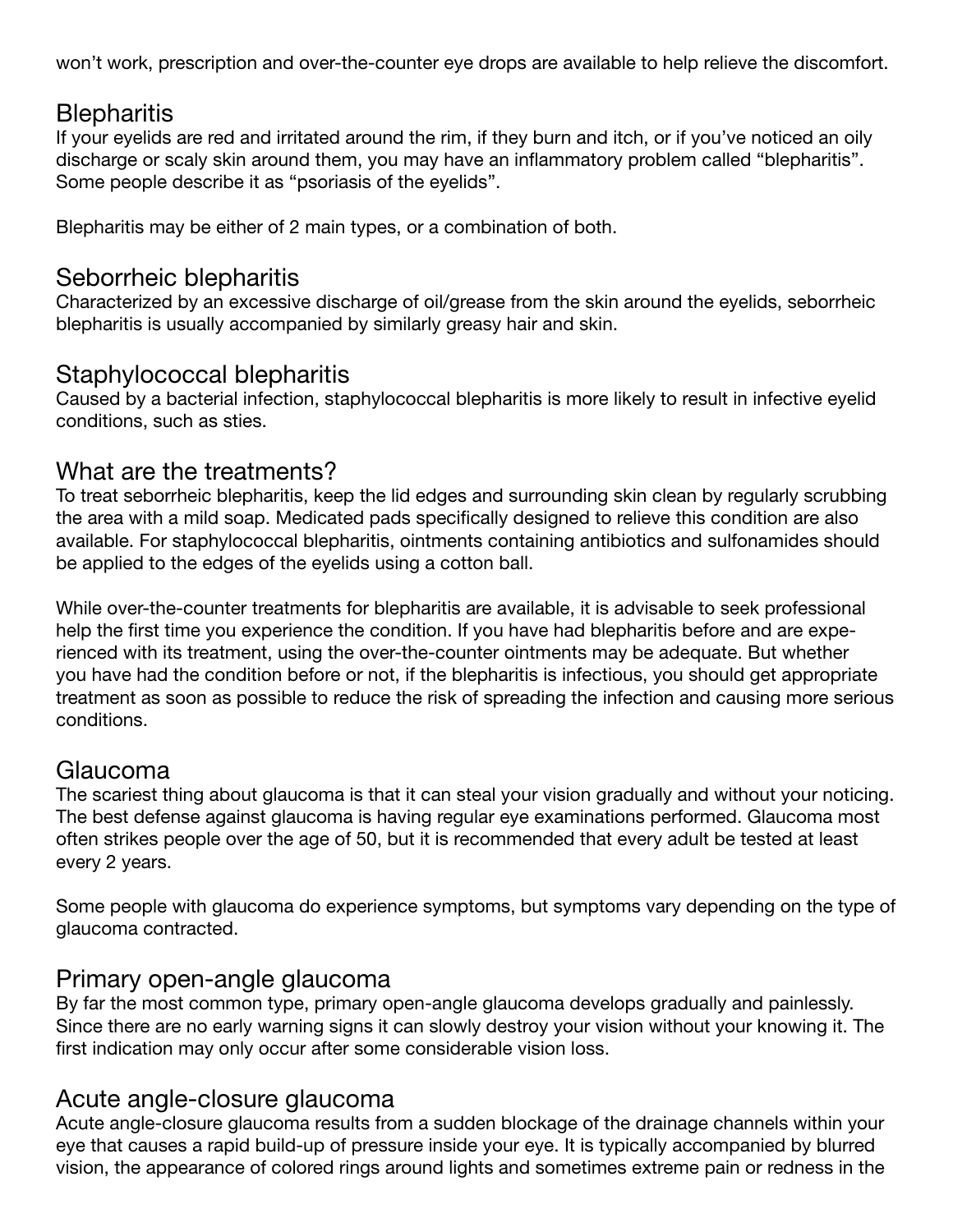eyes.

# What is glaucoma?

The build-up of pressure inside your eye leads to glaucoma. Aqueous fluid, which fills the space at the front of the eye just behind the cornea, is manufactured behind the iris (the colored part of the eye) in the ciliary body. It flows through the pupil (the dark hole in the center of the iris) and drains from the 'anterior chamber angle', which is the junction between the edge of the iris and the cornea. If this outflow of liquid is impaired at all the result is a build-up of pressure inside the eye, which can cause damage to the optic nerve, which carries visual images to the brain. The result is a loss of peripheral vision. Thus, while glaucoma sufferers may be able to read the smallest line on the vision test, they may find it difficult to move around without bumping into things, or to see moving objects to the side.

# What causes glaucoma?

Some causes are known, others are not. Causes differ depending on the type of glaucoma. The exact cause of open-angle glaucoma, where the drainage channels for the aqueous appear to be open and clear, is not known. Closed-angle glaucoma can occur when the pupil dilates or gets bigger and bunches the iris up around its edge, blocking the drainage channel. An injury, infection or tumor in or around the eye can also cause internal eye pressure to rise, either by blocking drainage or displacing tissues and liquid within the eye. A mature cataract also can push the iris forward to block the drainage 'angle' between the iris and the cornea. Glaucoma can occur secondarily to a number of other conditions, such as diabetes, or as a result of some medications for other conditions.

# Who gets glaucoma?

Glaucoma most frequently occurs after age 40, but can occur at any age.

Persons of African heritage are more likely to develop open-angle glaucoma -- and at an earlier age -- than Caucasians. Asians are more likely to develop narrow-angle glaucoma.

You have a higher risk of developing glaucoma if a close family member has it or if you have abnormal blood pressure or high blood sugar (diabetes). There is also a greater tendency for glaucoma to develop in individuals who are nearsighted. Those at heightened risk for glaucoma should have their eyes checked at least once a year.

# Why is glaucoma harmful to vision?

The optic nerve, located at the back of the eye, carries visual information to the brain. As the fibers that make up the optic nerve are damaged by glaucoma, the amount and quality of information sent to the brain decreases and a loss of vision occurs.

# Will I go blind from glaucoma?

If diagnosed at an early stage, glaucoma can be controlled and little or no further vision loss should occur. If left untreated, side awareness (peripheral vision) and central vision will be destroyed and blindness may occur.

# How is glaucoma detected?

Tests for glaucoma are part of a comprehensive eye examination. A simple and painless procedure called tonometry measures the internal pressure of your eye. Ophthalmoscopy examines the back of the eye to observe the health of the optic nerve. A visual field test, a very sensitive test that checks